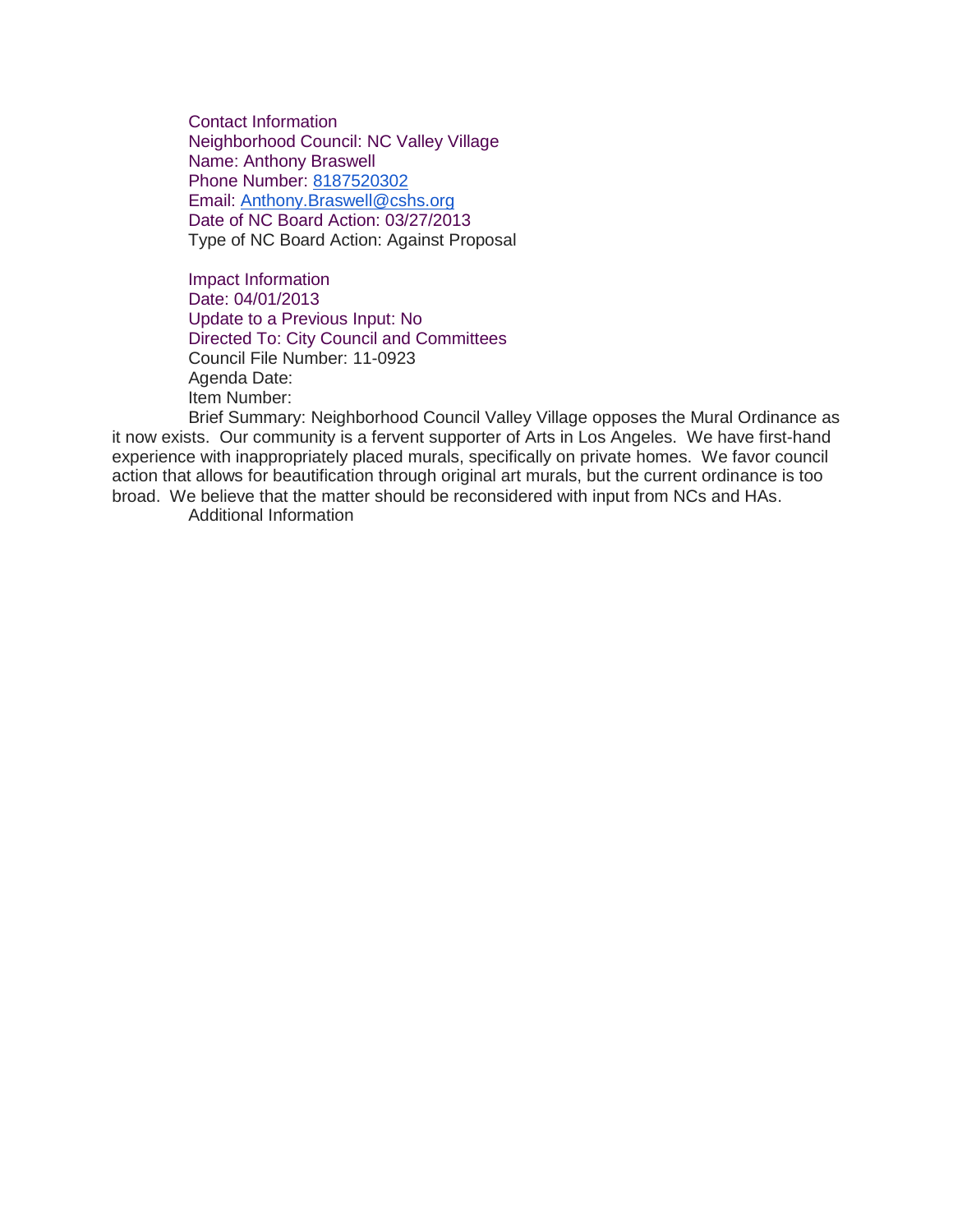**Neighborhood Council Valley Village Board Meeting March 27, 2013 Draft**

**Agenda Item 1 – Call to Order, Roll Call, Agenda Distribution, Welcoming Remarks and approval of February Minutes -** Mr. Braswell called the meeting to order at 6:35 and thanked everyone for coming out to attend the meeting. He asked speakers to fill out a speaker card and please limit their comments to two minutes. He reminded the audience that the meeting will be conducted under the Brown Act and within the guidelines of Robert's Rules of Order.

The roll was called. Board members present were Tony Braswell, residential renter; Cathy Flynn, education; Ginny Hatfield, residential homeowner; Paul Hatfield, at large; Suzanne Lewis, residential renter; Paulette Stokes, residential renter; Steven Stokes, residential renter; Charles Sulahian, business owner; Marc Woersching, community based.

Board members excused were Dorothy Apple, residential homeowner; Dave Bate, business owner; Sandy Hubbard, residential homeowner; Dr. Joshua Levy, faith based; Dale Liebowitz-Neglia, at-large; Jeff Walker, homeowner.

There were three motions to amend the agenda. *Motion from Mr. Woersching to add a discussion of Proposition C; Motion from Ms. Stokes to add a discussion of cat trapping on her street; motion from Mr. Braswell to change the Walter Reed request for support from "up to \$1800" to read "up to \$2000." The amended agenda was approved* 9-0-0.

**Agenda Item 2 - Approval of February Minutes -** The February minutes were amended by Mr. Stokes and Ms. Hatfield and the amendments were given to Ms. Apple. The amended minutes were approved by a vote of 9-0-0.

### **Agenda Item 3 – Public Comment on Agenda Items (limited to two (2) minutes per speaker, and must fill out a speaker card) –**

Michael Gaiter asked for help with parking on his street, Whittsett at Radford. Street parking is difficult because of the 2 hour time limit. He asked that residents be given permit parking. The residents on the street have sent out petitions and have 65% approval from stakeholders. Nikki Ezhari and Tony Braswell will follow up.

Nikola Cline asked the Board for help regarding vehicle traffic on the grass in Valley Village park. She reported that her son was almost run over by a vehicle driving on the grass to load/unload picnic supplies. She brought pictures to show the Board where the incident occurred. The Board will work with CD2 to investigate the opportunity to put up traffic barriers at the road entrance to the park (next to the play equipment). Ms. Cline was asked to come back to the April meeting for follow-up.

Brandon Pender reported on the Neighborhood Budget Advocate meetings. They met on March 27 with the Mayor's office and the meeting did not produce much hope for the next year's financial situation. There is still considerable push from the Mayor's office to reduce funding for NCs. Mr. Pender thanked Valley Village stakeholders for participating in the Budget Survey.

Steven Butcher, Field Representative for State Assemblymember Adrin Nazarian introduced himself to the Board. He gave an update on the Committees Mr. Nazarian has been named to, and invited the community to participate in a Senior CarFit event on April 12 at East Valley Senior Center.

Brian \_\_\_\_\_\_\_ from the office of Congressman Tony Cardenes introduced himself. They have a Valley office open. Mr. Cardenes' website is cardenas.house.gov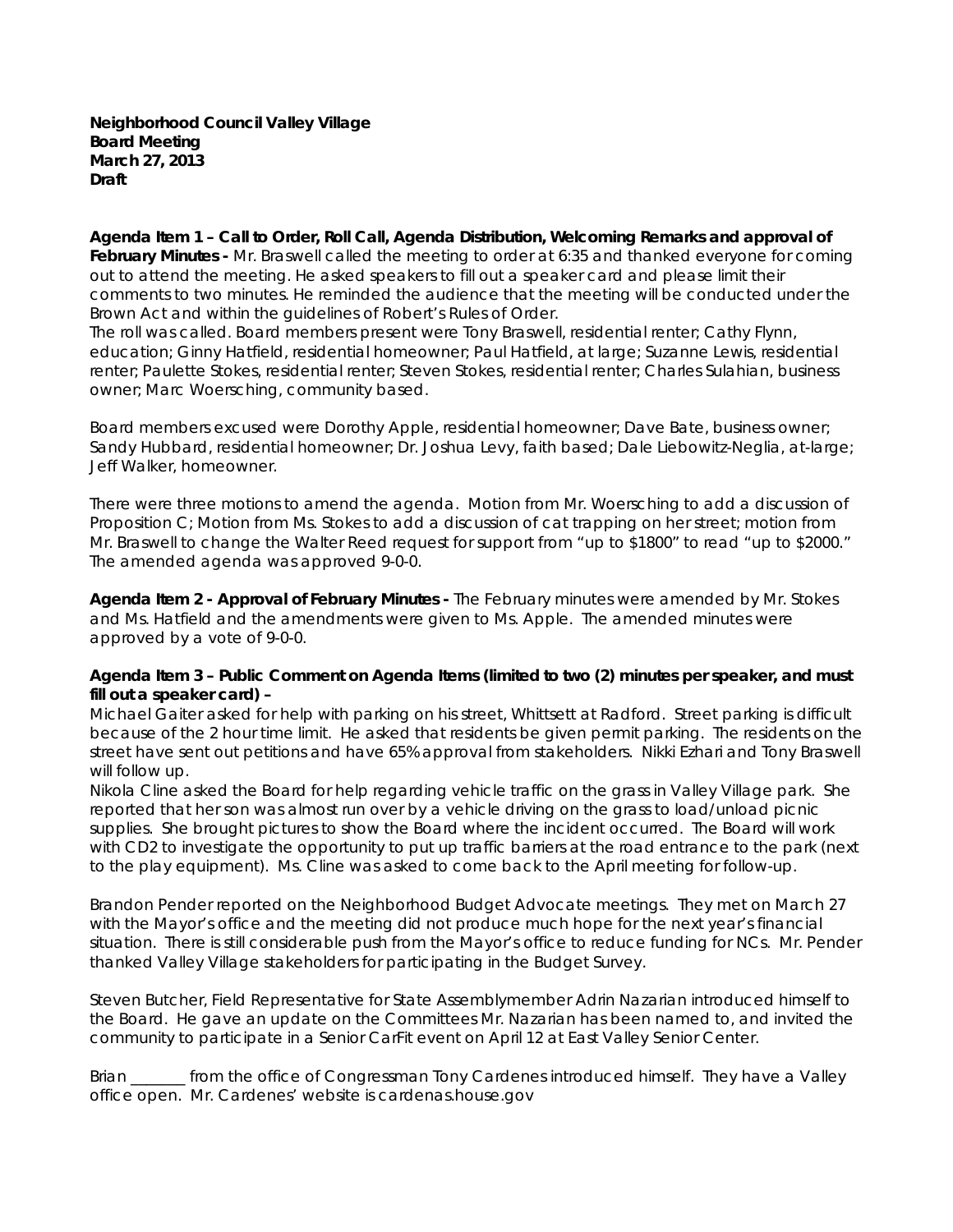**Agenda Item 4 – Finance Report, Mr. Hatfield –** Mr. Hatfield gave an update on the financial report and submitted a copy for the record. The financial report was approved 9-0-0. Mr. Hatfield also reported on the city budget process and the difficult financial circumstance the city is facing. He gave feedback on how this might impact NCs in FY2014.

Mr. Hatfield also reviewed the need to spend remaining funds prior to FY end as there will be no carryover this year. Ms. Hatfield and Mr. Braswell reviewed the remaining requests for funding that are expected before year end. Mr. Hatfield appropriately noted that the amount expected is very close to the funds that remain for FY 2013.

Mr. Hatfield and Mr. Braswell asked that the fiscal decisions made by the Board in the March 2013 meeting be predicated on two premises. First, they will all be subject to funds available. Second, the Board will delegate to the Executive Committee the ability to make adjustments in funding decisions based on the balance of remaining NCVV funds. This was motioned by Mr. Hatfield and seconded by Mr. Stokes and the motion was approved 9-0-0.

### **Agenda Item 5 – Executive Committee Report – Mr. Braswell, Ms. Hatfield –**

Information from the Executive Committee is included in the Committee reports.

Mr. Braswell asked that the Board move to agenda item 10. There was no objection to the request.

### **Agenda Item 10 – Committee Reports –**

Information from the Executive Committee is included in the Committee reports. Mr. Braswell and Mr. Hatfield discussed

### **Agenda Item 10 – Planning and Land Use –**

Mr. Woersching and Mr. Braswell reported for Mr. Bate. Planning and Land Use met with Starbucks representatives to review the conditions for the new store on Burbank at Laurel Canyon.

PLU asked that the Board approve their motion to *oppose* ZA-2013-177-CUB-CU for 12035 Magnolia Boulevard. Mr. Woersching gave a brief overview of the project. Mr. Braswell reported that several PLU members have visited the location. Ms. Stokes expressed concern that the store is too close to NoHo High. Mr. Hatfield and other Board members discussed that this might not be an appropriate role for NCVV to insert itself into the operation of a private business. *Motion: NCVV opposes ZA-2013- 177-CUB-CU for 12035 Magnolia Boulevard.* The motion was approved 5-3-1.

PLU forwarded a motion to approve the Troller Mayer proposal to produce landscape plans for the Tujunga Wash. The proposal was made in response to an RFP from NCVV issued in late 2012. There was discussion over the proposal, including questions about what areas would be covered, when would payment be made, how would payment be made, how would NCVV hold the firm accountable for the final plans, what exactly would NCVV receive in the way of plans and report. Mr. Woersching provided input for the Board to address the questions. *Motion: NCVV approves the Troller Meyer proposal to provide landscape plans for the Valley Village portion of the Tujunga Wash, in an amount not to exceed \$10,000.* The motion was approved 7-0-2.

### **Agenda Item 10 – Events and Outreach –**

Ms. Lewis provided an update on the many upcoming events for NCVV. Earth day is Saturday April 13, and we need 40 volunteers to help plant trees. Mr. Braswell asked all Board members to be there to help support the event.

The City Attorney Debate is Wednesday, April 17, 7:00 pm at Colfax School. Dave Bryan from KCAL will host the debate. Everyone was asked to be there and to wear their NCVV nametags.

NCVV is hosting a blood drive at Colfax School on Wednesday, April 17 from 8:00 am to 1:00 pm. The blood drive is sponsored by Children's Hospital.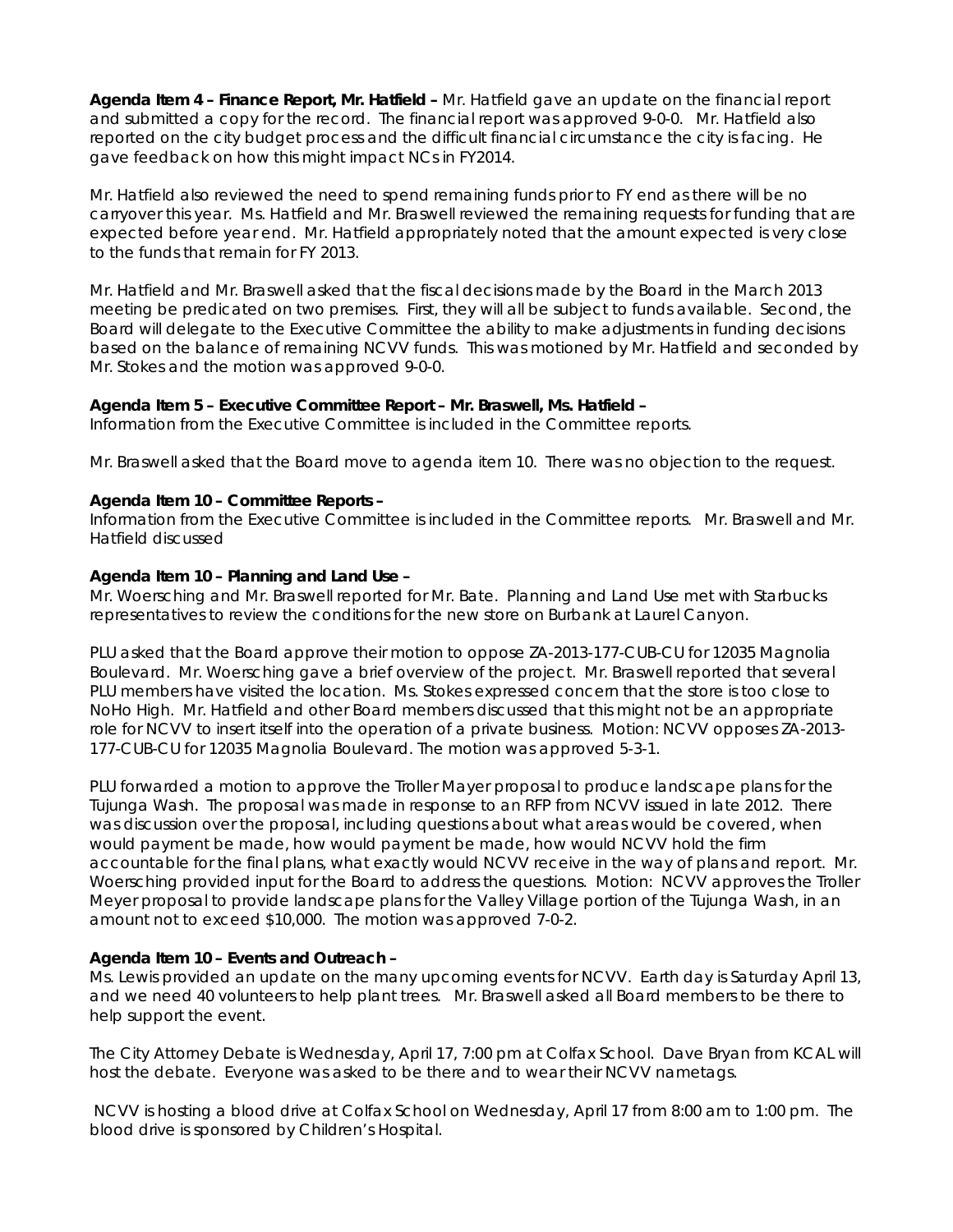Several motions related to upcoming events were presented to the Board.

*Motion: To support 2013 Colfax World Fair with \$2500 sponsorship.* The motion was approved 9-0-0. *Motion: To support Walter Reed Affair of the Ages with a sponsorship of up to \$2000.* The motion was approved 8-0-1.

*Motion: To support June Valley Village Movie Night up to \$2700.* The motion was approved 6-0-2.

Ms. Lewis mentioned that the Affair of the Ages mailing will go out this weekend, and will include an advertisement for the City Attorney debate. The mailing will go to 4500 Valley Village addresses.

### **Agenda Item 10 – Valley Village Vision Committee –**

The Valley Village Vision Committee met last week. Their report will be forwarded by Ms. Hubbard for inclusion in the minutes.

### **Agenda Item 10 – City Services Committee -**

The City Services report was presented by Mr. Braswell for Mr. Walker. The committee reported to the Board regarding the parking restrictions at Four 'n Twenty Restaurant. The city department of transportation is reviewing the request from the restaurant to allow non-peak parking closer to their location. Mr. Brian Gallagher reported to the Committee that the review is underway. Results will be reported to the Board.

City Services forwarded a motion to the Board to approve up to \$9500 for purchase of a radar speed sign to be used within the coverage area of the North Hollywood Police Department. Ms. Hatfield gave background the proposal, including information from neighboring NCs who are participating in the purchase. Mr. Braswell noted that Ms. Apple and Mr. Walker have attended NC meetings with Toluca Lake, Studio City and MidTown North Hollywood. All of these NCs have agreed to participate in the purchase. Mr. Hatfield asked for clarification about how the actual purchase will be made, and Mr. Braswell will follow up with DONE. Ms. Hatfield noted that the amount will probably be less than \$9500 as funding has now been approved by MTNOHO - \$5000, TLNC - \$5000, and SCNC - \$1000. Ms. Flynn advised the Board that there was press coverage of the purchase that noted the small amount from SCNC.

Motion: To approve up to \$9500 for purchase of Radar Speed Sign as presented. The motion was approved 8-0-1.

Mr. Braswell relayed the request from CSC to obtain a Memorandum of Understanding that would be "attached" to the purchase of the sign. The Board agreed that an MOU should be obtained. Mr. Walker, Ms. Hatfield and Mr. Braswell will work together on this. Tony we actually passed a motion to this effect; you separated the two items. I proposed the motion and I forget who seconded; I think Suzanne.

#### **Agenda Item 10 – Communications Committee**

Mr. Stokes reported that the Committee did not meet in March. There have been quite a few updates to the website, including stories on the Coldwater Canyon closure and listing of upcoming events. New banners were also purchased for NCVV.

#### **Agenda Item 10 – Elections –**

Ms. Hatfield's updates on election matters will be included in agenda item 6.

### **Agenda Item 6 – Discussion of Mural Ordinance, 2014 Elections, NC Checking Accounts, Definition of Stakeholder, NC Funding**

Mural Ordinance - Mr. Braswell reviewed the request that NCVV take a position related to the mural ordinance currently before the City Council. He reviewed the background of the ordinance and the matter of a Valley Village stakeholder who painted a mural on their fence and faced fines from the city related to the illegal nature of the mural. The ordinance that came from PLUM Committee and forwarded to the full council was altered significantly from the original text without appropriate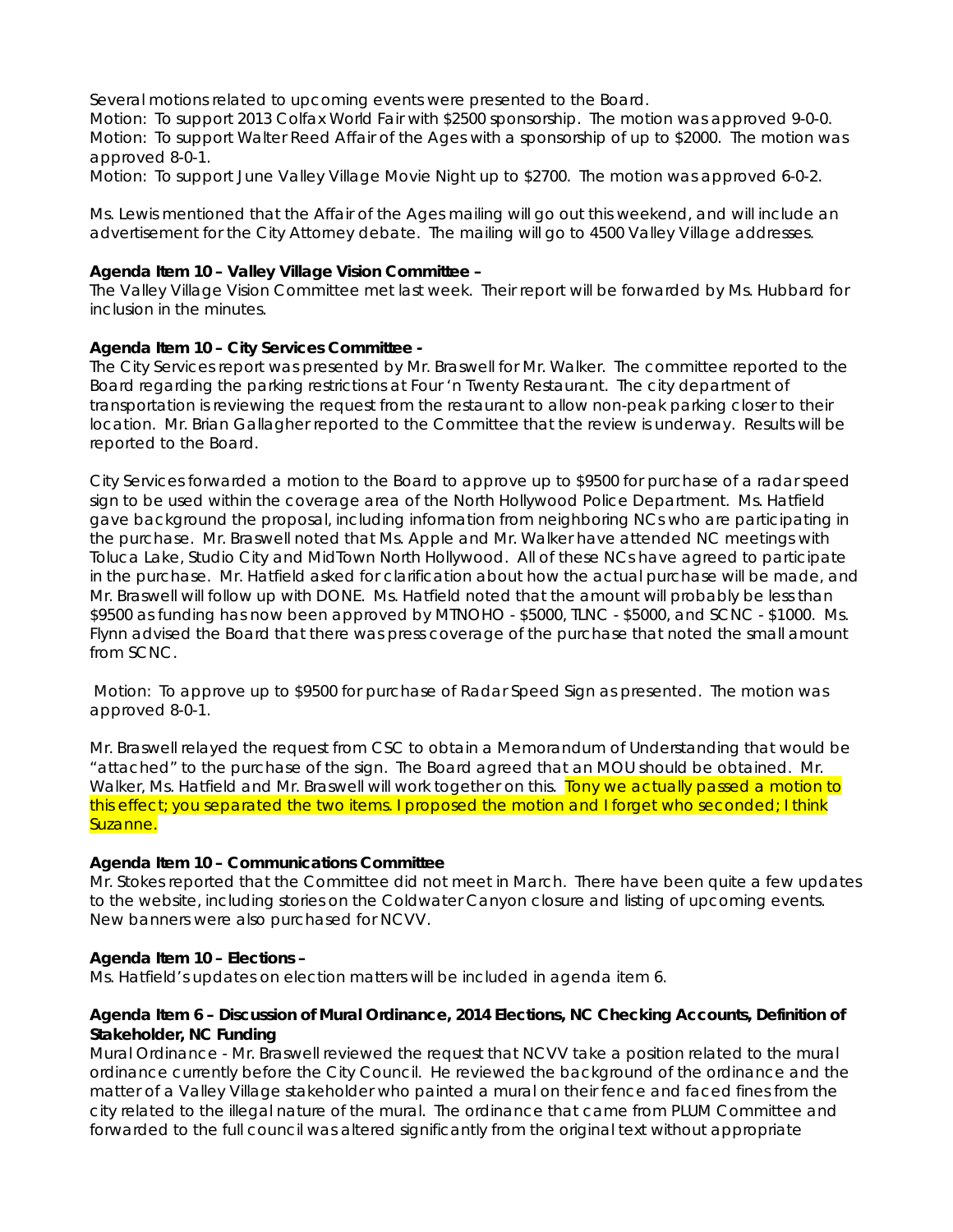outreach to neighborhoods and NCs who would be impacted. NCVV received a letter dated March 18 from Councilmember Englander's office asking that NCVV consider opposing the current motion. It was also asked that NCVV request the Planning Department to re-visit the matter with input from stakeholders.

*A motion was made by Mr. Braswell and seconded by Mr. Stokes to oppose the proposed "mural ordinance" amending LAMC (Los Angeles Municipal Code) Sections 14.4.2, 14.4.3, 14.4.4, and 14.4.20 and amending LAAC (Los Angeles Administrative Code) sections 5.111.2 and 22.116 and adding Section 22.119 to the LAAC to allow for the creation of new original art murals and the preservation of existing original art murals on private property.* The motion was approved 9-0-0.

2014 Elections – Ms. Hatfield gave an update on the discussion of the 2014 elections. She reminded the Board that she is representing NCVV on the NC Charter Review effort. There has been extensive conversation about the 2014 elections. Some in the city are proposing that costs for the 2014 elections be passed along to NCs and deducted from the 2014 funding split evenly among each NC. There has also been discussion about delaying the elections until 2015, and about turning the elections back over to DONE. Ms. Hatfield provided the Board with the position of our Charter Review representatives.

And made the following motion: NCVV recommends that the City Council adopt an ordinance change to return the authority for NC elections to the Department of Neighborhood Emowerment in order to conduct neighborhood council Board elections and to partner with the City Clerk for back office administrative services. Further, NCs should demand that the City fully fund the 2014 elections and conduct them in spring 2014 as planned. *.* The motion was approved 9-0-0.

NC Checking Accounts. Mr. Hatfield provided the Board with an overview of the background of the issue. Mr. Braswell reminded the Board that the matter was initiated by Mr. Hatfield over 2 years ago and that significant progress has come since that time, thanks to his leadership. DONE is recommending to the City Council that a new checking account system be implemented to allow NCs to make expenditures from their annual budget allocation. The new system will be managed by DONE and require monthly reconciliations from each NC. The new system would be implemented for FY 2014. Mr. Hatfield also advised that LANC and VANC are asking all NCs to request full \$50,000 funding for 2014. There was discussion about a motion to approve the checking account system. Mr. Hatfield proposed and Ms. Hatfield seconded the following motion.

Motion: NCVV endorses the new checking account system proposed by DONE to allow NCs to make expenditures from their approved annual budget. The motion was approved 9-0-0.

Related to 2014 funding for NCs, Ms. Hatfield advised that there has been discussion of a "tiered" system of funding based on size of stakeholders represented by individual NCs. This proportional funding idea has been floated for discussion purposes but no formal motions have been made. It was suggested that No NC would receive less than the current \$37,500 in the 2013 budget. The Board discussed this at length, and unanimously decided to allow Ms. Hatfield to use her judgment representing NCVV on this matter. There was unanimous consent that NCVV does not want to receive less in 2014 than they receive in the current fiscal year.

Definition of a Stakeholder. Ms. Hatfield reviewed the revised definition of a stakeholder that is currently proposed to the Board of Neighborhood Commissioners (BONC). That new definition states that a stakeholder is someone who lives, works or owns real property in the neighborhood. The new definition would also remove the requirement for NCs to include factual basis stakeholders on their Board, and allow each NC to consider that matter individually. Motion from Ms. Hatfield and seconded by Ms. Lewis: NCVV approves the revised definition of a stakeholder. The motion was approved 9-0-0.